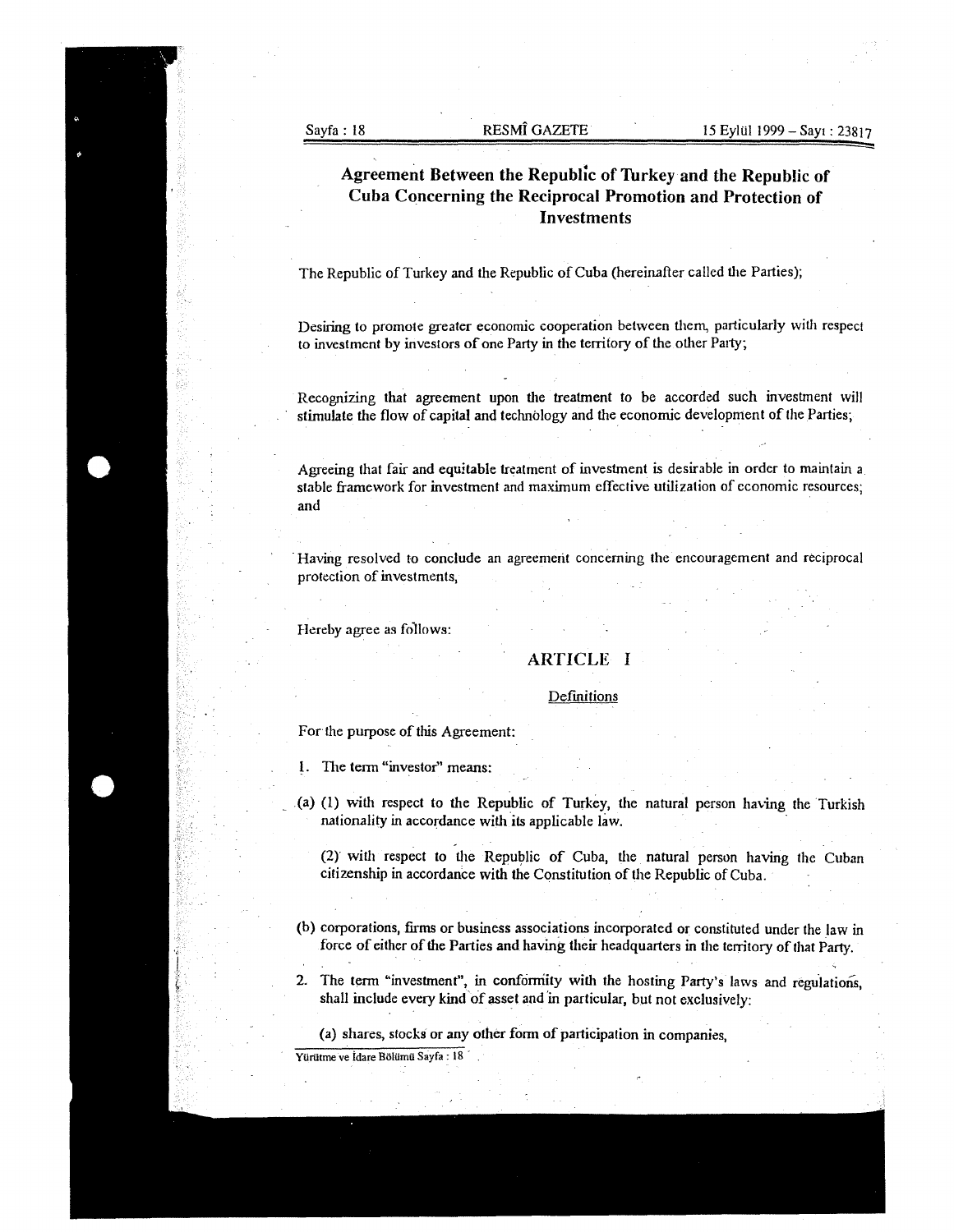#### **is Eylül 1999 - Sayı : 23817 RESMÎ GAZETE Savfa : 19**

- . (b) retums reinvested, c1airns to money or any other rights having financial value related to an investment,
- (c) movable and immovable property, as well as any other rights as mortgages, liens, . pledges and any other similar rights as defined in conformity with the laws and regulations of the Party in whose territory the property is situated,
- (d) industrial and intellectual property rights such as patents, industrial designs, technical processes, as well as trademarks, goodwill, know-how and other similar rights,
- . (t:) business concessions confcn-ed -by law or by contract, including concessions related to natural resources.

The said term shall refer to all direct investments made in accordance with the laws and regulations in the territory of the Party where the investments are made\_ The term "investment" covers all investments made in the territory of a Party before or after the entry into force of this Agreement.

- 3. The term "returns" means the amounts yielded by an investment and includes in particular, though not exclusively, profit, interest and dividends.
- 4. The term "territory" means the territory, territorial sea, as well as the maritime areas over which the concemed Party has jurisdiction or sovereign rights for the purposes of exploration, exploitation and conservation of natural resources, pursuant to intemational law.

#### ARTICLE II

#### Promotion and Protection of Investments

- 1. Each Patty shall permit in its tenitory investments and activities associated therewith, on a basis no less favorable than that accorded in similar situations to investments of investors of any third country, within the framework of its laws and regulations.
- 2. Each Party shall accord to these investments, once established, treatment no less favorable than that accorded in similar situations to mvestments of its investors or to investments of investors of any third country, whichever is the most favorable.
- 3. For the avoidance of doubt, both Parties confirm that the treatment provided for by paragraphs (1) and (2) must apply to the provisions of Articles I to VII of this Agreement, taking into consideration their respective national laws conceming foreign investments.
- 4. When a Party has admitted investments in its territory, it shall grant, in conformity with its laws and regulations, the necessary permits relating to these investments, including the authorizations for the hiring by the investors of the highly qualified managerial and teclmical personnel of his choice, regardless of his nationality.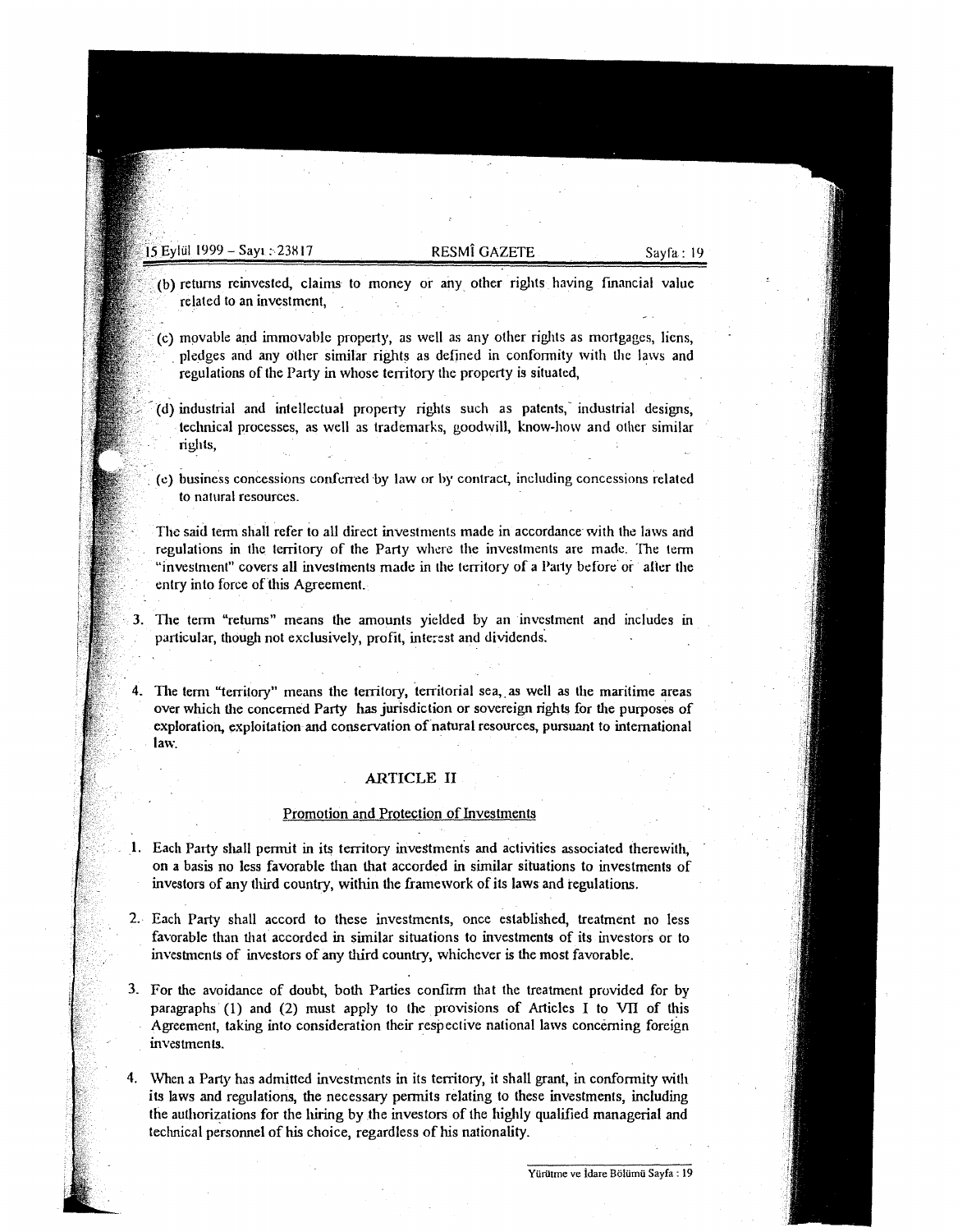- 5. The provisions of this Article shall have no effect in relation to following agreements entered into by either of the Parties:
	- (a) relating to any existing or future customs unions, economic organizations or other international agreements,

(b) relating wholly or mainly to taxation\_

#### ARTICLE III

#### Expropriation and Compensation

- 1. Investments shall not be expropriated, nationalized or subject, directly or indirectly, to measures of similar effects except for a public purpose, in a non-discriminatory manner. upori payment of prompt, adequate and effective compensation, and m accordance with due process of law and the general principles of treatment provided for in Article II of this Agreement.
- 2. Compensation shall be equivalent to the real value of the expropriated investment before the expropriatory action was taken or became known. Compensation shall be: paid without delay and be freely transferable as described in paragraph 2 Article IV.
- 3. Investors of either Party whose investments suffer losses in the territory of the other Party owing to war, insurrection, civil disturbance or other similar events shall be accorded by such other Party treatment no less favorable than that accorded to its own investors or to investors of any third country, whichever is the most favorable treatment as regards any measures it adopts m relation to such losses.

#### ARTICLE IV

### Repatriation and Transfer

- 1. Each Party shall in good faith allow all transfers related to an investment to be made . freely and without delay, after compliance with the relevant tax obligations into and out of its territory. Such transfers include:
	- (a) returns,
	- (b) proceeds from the sale or liquidation of all or any part of an mvestment,
	- (c) compensation pursuant to Article III,
	- (d) reimbursements and interest payments deriving from loans in connection with . investments,
	- (e) salaries, wages and other remuneration received by the nationals of one Party who have obtained in the territory of the other Party the corresponding work permits relative to an investment,

(1) payments arismg from an investment dispute.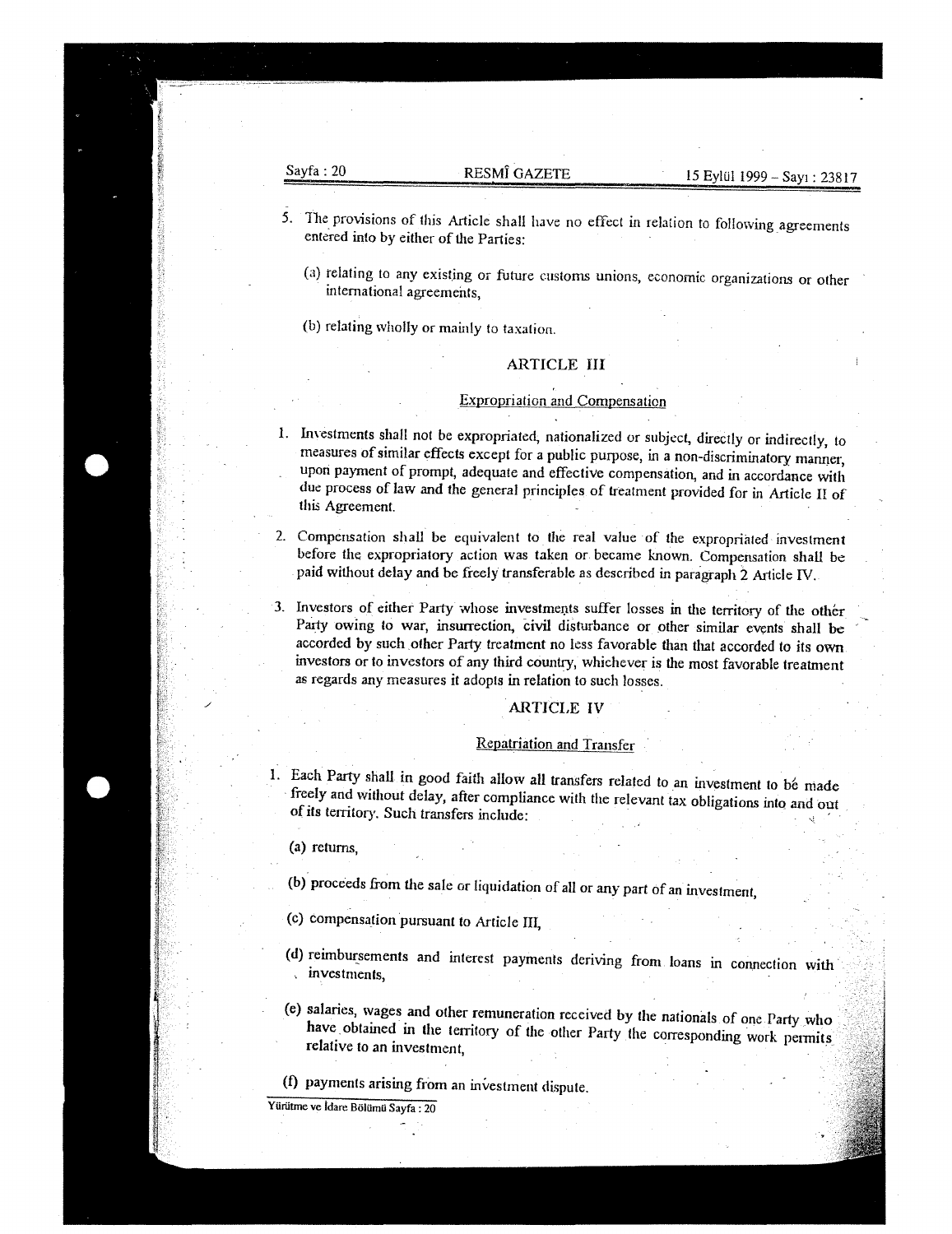15 Eylül 1999 - Sayı: 23817 RESMÎ GAZETE Sayfa: 21

2. Transfers shall be made in the convertible currency in which the investment has been made or in any other convertible currency agreed upon by the Parties at the rate of exchange in force at the date of transfer, unless otherwise agreed by the investor and the hosting Party.

#### ARTICLE V

### Subrogation

1. If the investment of an investor of one Party is insured against non-commercial risks under a system established by law, any subrogation of the insurer which stems from the terms of the insurance agreement shall be recognized by the other Party.

2. The insurer shall not be entitled to exercise any rights other than the rights which the investor wou1d have been entitled to exercise.

3. Disputes. between a Party and an insurer shall be· settled in accordance with the provisions of Article VI of this Agreement.

# ARTICLE VI

# Settlement of disputes between one Party and Investors of the other Party.

- 1. Disputes between one of the Parties and an investor of the other Party, in connection with his investments, shall be notified in writing, including a detailed information, by the investor to the recipient Party of the investment. As far as possible, the investor and the concerned Party shall endeavor to settle these disputes by consultations and negotiations in good faith.
- 2. If these disputes cannot be settled in this way within six months following the date of the written notification mentioned in paragraph 1, the dispute can be submitted, as the investor may choose, to:

(a) an ad hoc court of arbitration laid down under the Arbitration Rules of Procedure of the United Nations Commission for International Trade Law (UNCITRAL),

(b) the Court of Arbitration of the Paris International Chamber of Commerce,

provided that the investor concerned has brought the dispute before the courts of justice of the Party that is a party to the dispute and a final award has not been rendered within one year.·

3. TIle arbitration awards shall be final and binding on all parties in dispute. Each Party commits itself to executing the award according to its national law.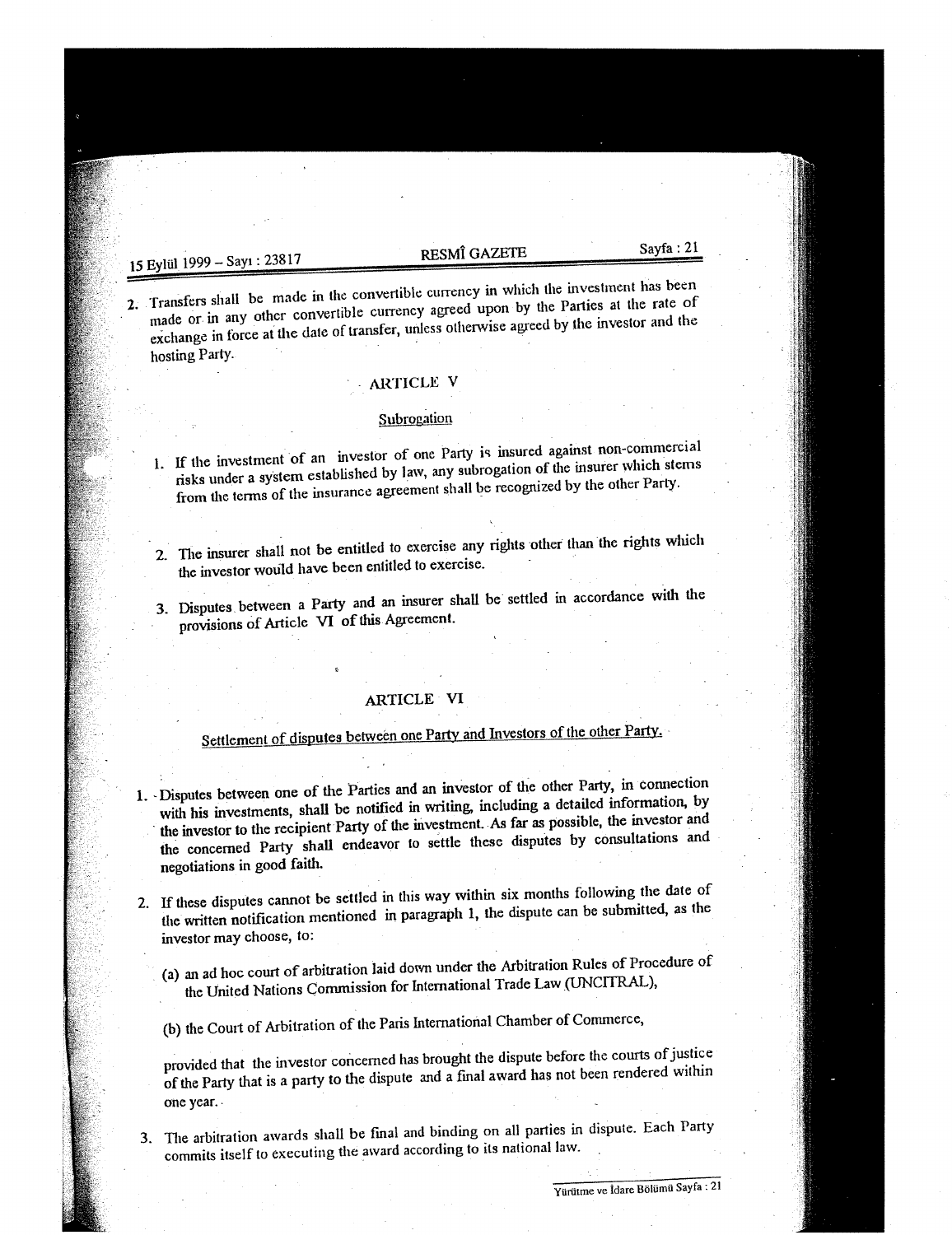#### ARTICLE VII

#### Settlement of Disputes between the Parties

1. The Parties shall seek in good faith and a spirit of cooperation a rapid and equitable solution to any dispute between them conceming the interpretation or application of this Agreement. In this regard, the Parties agree to engage in direct and meaningful negotiations to arrive at such solutions. If the Parties cannot reach an agreement within six months after the beginning of disputes between themselves through the foregoing procedure, the disputes may be submitted, upon the request of either Party, to an arbitral tribunal of three members.

2. Within two months of receipt of a request, each Party shall appoint an arbitrator. The two arbitrators shall select a third arbitrator as Chairman, who is a national of a third State. In the event either Party fails to appoint an arbitrator within the specified time, the other Party mar request the President of the Intemational Court of Justice to make the appointment.

3. If both arbitrators cannot reach an agreement about the choice of the Chairman within two months after their appointment, the Chairman shall be appointed upon the request of either Party by the President of the International Court of Justice.

4. If in the cases specified under paragraphs (2) and (3) of this Article, the President of the International Court of Justice is prevented from carrying out the said function or if he is a national of either Party, the appointment shall be made by the Vice-President, and if the Vice-President is prevented from carrying out the-said function or if he is a national of either Party, the appointment shall be made by the most senior member of the Court who is not a national of either Party.

5. TIle tribunal shall have three months from the date of the selection of the Chairman to agree upon rules of procedure consistent with the other provisions of this Agreement. In the absence of such agreement, the tribunal shall request the President of the Intemational Court of Justice to designate rules of procedure, taking into account generally recognized rules of international arbitral procedure.

6. Unless otherwise agreed, all submissions shall be made and all hearings shall be completed within eight months of the date of selection of the Chairman, and the tribunal shall render its decision within two· months after the date of the *i* Imal submissions or the date of the closing of the hearings, whichever is later. The arbitral tribunal shall reach its decisions, which shall be final and binding, by a majority of votes.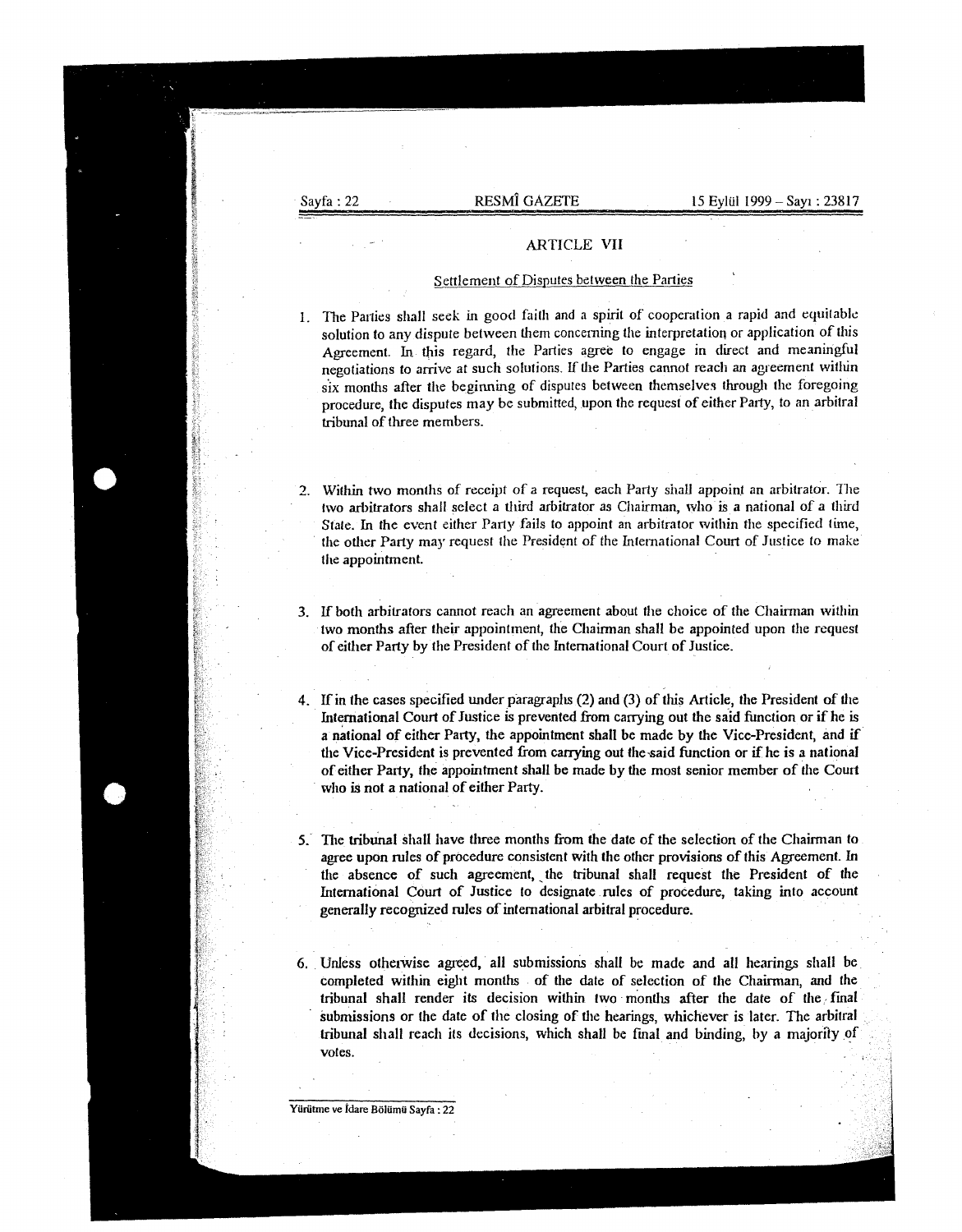$7$ : Each Party shall bear the costs of its own arbitrator and of its representation in the proceedings. The costs of the Chairman and other costs shall be borne in equal parts by the two Parties. The arbitral tribunal may, however, in its decision direct that a higher proportion of the costs be borne by one of the Parties.

8. A dispute shall not be submitted to an international arbitration court under the provisions of this Article if the same dispute has been brought before another international arbitration court under the provisions of Article VI and is still before the court. This will not impair the engagement in direct and meaningful negotiations between both Parties.

#### ARTICLE VIII

#### Entering into Force

- 1. This Agreement shall enter into force on the date on which the exchange of instruments of ratification has been completed. It shall remain in force for a period of ten years and shall continue in force unless terminated in accordance with paragraph 2 of this Article. This Agreement shall be applicable to the investments which are operating legally on the date of its entry into force as well as to investments made or acquired thereafter.
- 2 .. Either Party may, by giving one year's written notice to the other Party, terminate this Agreement at the end of the initial ten-year period or at any time thereafter.
- 3. This Agreement may be amended by written agreement between the Parties. Any amendment shall enter into force when each Party has notified the other that it has completed all internal requirements for the entry into force of such amendment.
- 4. With respect to investments made or acquired prior to the date of termination of this Agreement and to which this Agreement otherwise applies, the provisions of all the other Articles of this Agreement shall thereafter continue to be effective for a further period of ten years from such date of termination.

IN WITNESS WHEREOF, the respective plenipotentiaries have signed this Agreement.

DONE in the City of Havana on the twenty-second day of December in the Turkish, Spanish and English languages, all of which are equally authentic.

In case of divergence of interpretation, the English text shall prevail.

### FOR THE GOVERNMENT OF THE REPUBLIC OF TURKEY

#### FOR THE GOVERNMENT OF THE REPUBLIC OF CUBA